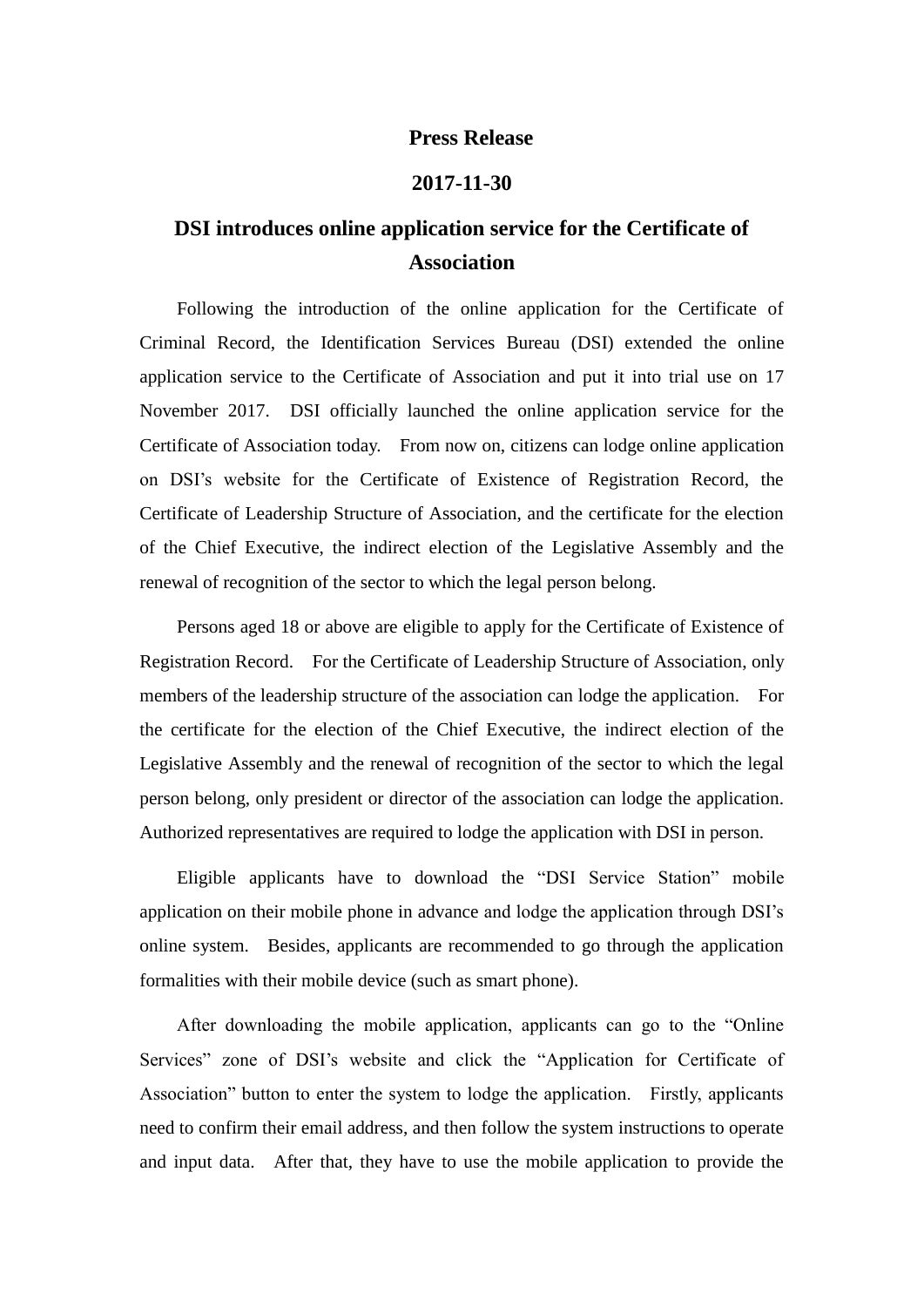image of the front side of their identity card and their signature. Lastly, applicants have to pay online, download and print the application receipt to finish the application procedures. Applicants can visit DSI's website [\(www.dsi.gov.mo/video/assoOnline.mp4\)](http://www.dsi.gov.mo/video/assoOnline.mp4) for watching the demonstration video of the above-mentioned service.

"DSI Service Station" application is applicable to Android system (version 4.0 or above) or iOS system (version 10.2 or above). Users can download this free application by entering "身份證明局服務站" in Chinese, "Portal de Serviços da DSI" in Portuguese or "DSI Service Station" in English on the Google Play store or the App Store, scanning the QR Code (see the attached photo) or going to DSI's website (www.dsi.gov.mo/Mobile/assoOnline\_e.html).

Continuous development of electronic application service is one of the most important works of DSI. DSI will keep on studying the possibilities of introducing more diversified, convenient and quality electronic services.



**Applicants can download the "DSI Service Station" mobile application by scanning the QR Code before lodging the application**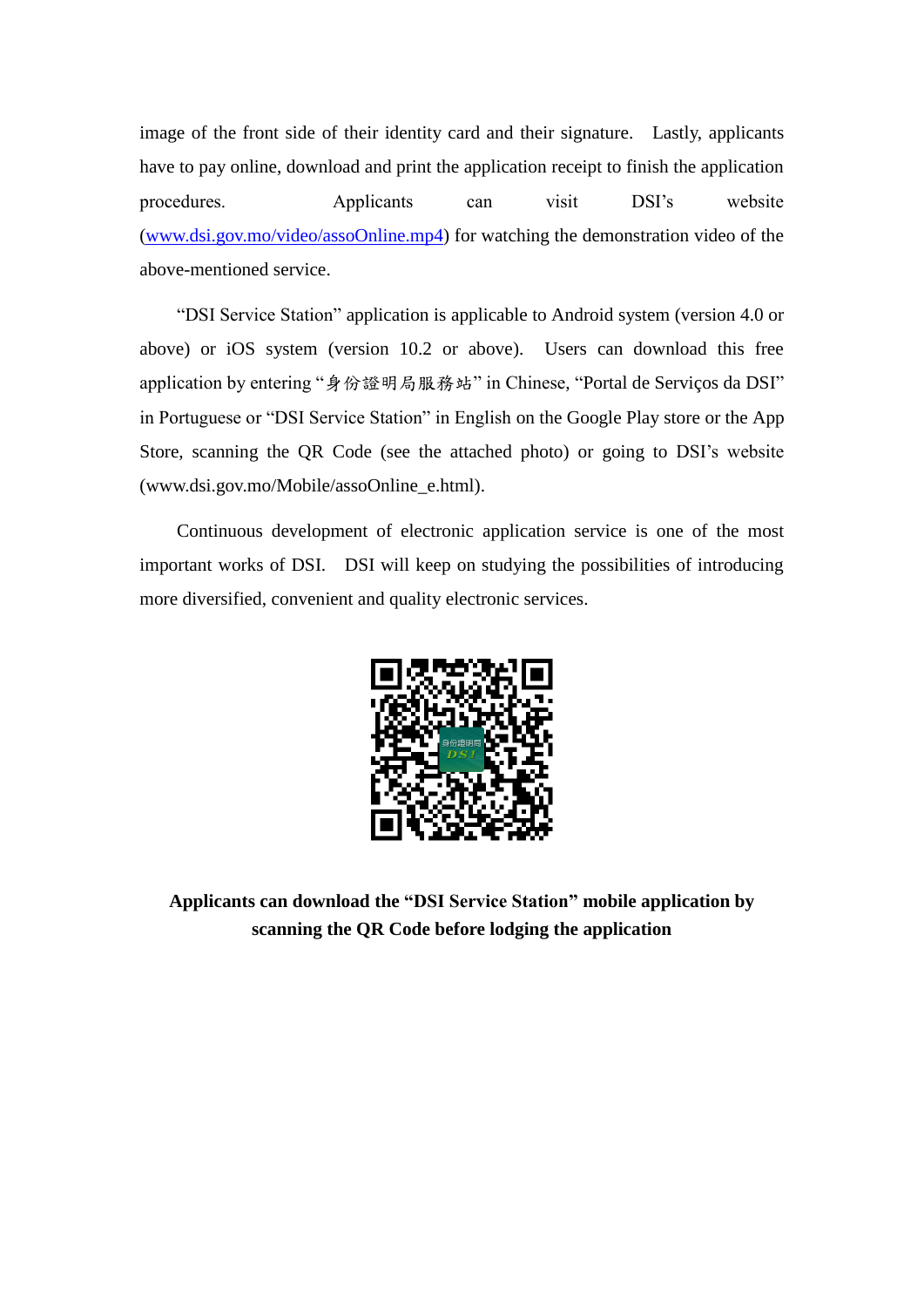|                                       | C                                 |                    |  |  |  |
|---------------------------------------|-----------------------------------|--------------------|--|--|--|
| $\equiv$                              | <b>DSI</b>                        | ۰                  |  |  |  |
| <b>Online Services</b>                |                                   |                    |  |  |  |
| Information                           |                                   |                    |  |  |  |
| Announcements                         |                                   | Ð                  |  |  |  |
| <b>Mobile Application</b>             | Ð                                 |                    |  |  |  |
| <b>Electronic Services</b>            | Ď                                 |                    |  |  |  |
| D<br>Macao SAR Resident Identity Card |                                   |                    |  |  |  |
| Macao SAR Passport                    | Ð                                 |                    |  |  |  |
| Macao SAR Travel Permit               |                                   | മ                  |  |  |  |
|                                       | Desktop Version Visa requirements | <b>Contacte Us</b> |  |  |  |
| €                                     |                                   |                    |  |  |  |

**DSI "Online Services" Zone (Mobile website)**

|                                                                    | -<br>A - 竹田 / 政治政府<br>Governo da KAEM<br>$\bigcirc$      | 局                                       | Font Size: 100%                            | Sound Assist:                                                                     | OFF                                  | Somep   $\oplus x$   PORTUGLÉS   ENGLISH                                 |
|--------------------------------------------------------------------|----------------------------------------------------------|-----------------------------------------|--------------------------------------------|-----------------------------------------------------------------------------------|--------------------------------------|--------------------------------------------------------------------------|
| Home                                                               | Direcção dos Serviços de Identificação<br>Forms Download | Cases Analysis                          | Enquiry on the<br>legislative law of Macao | Organization Chart                                                                | Commitment to<br>Quality Service     | Contact Us                                                               |
| <b>Online Services</b>                                             |                                                          |                                         | 我們的信念                                      |                                                                                   |                                      | Ministry of Foreign<br>Affairs of the People's<br>Republic of China (GB) |
|                                                                    |                                                          |                                         | 以人為本 廉潔公正<br>誠信有禮 高效優質                     |                                                                                   |                                      | Chinese Consular<br>Services Net                                         |
| Obligations and authority                                          |                                                          |                                         |                                            |                                                                                   |                                      | Guide to China's                                                         |
| Online Resident Identity<br>Card Authenticity Verification Service |                                                          |                                         |                                            |                                                                                   | Newcole due Revolute de Metrillourie | Consular Protection<br>and Services Overseas                             |
| Macao SAR Resident Identity Card                                   |                                                          |                                         |                                            |                                                                                   |                                      |                                                                          |
| Macao SAR Passport                                                 |                                                          | (Please click here for further details) |                                            | 24-Hour Overseas Emergency Service Hotline: (853)2857-3333                        |                                      | Macao SAR                                                                |
| Macao SAR Travel Permit                                            | ä                                                        |                                         |                                            | s the online application service for the Certificate of Criminal Record, Eligible |                                      | <b>Government Portal</b>                                                 |
| Visit Permit to HK                                                 |                                                          |                                         |                                            |                                                                                   |                                      |                                                                          |
| Right of Abode                                                     |                                                          |                                         | Self-Service Application for               |                                                                                   |                                      | Recruitment                                                              |
| Nationality Application                                            |                                                          |                                         | Certificate of Griminal Record             |                                                                                   |                                      |                                                                          |
| Certificate                                                        |                                                          |                                         |                                            |                                                                                   | w                                    |                                                                          |
| Association Certificate                                            |                                                          |                                         |                                            |                                                                                   |                                      | Address &                                                                |
| Verification of Staff Identification                               |                                                          |                                         |                                            | $\Box$                                                                            |                                      | <b>Working hours</b>                                                     |
| Question&Answer                                                    |                                                          | 居民的基本權利與義務                              |                                            | <b>Travel</b>                                                                     |                                      |                                                                          |
| Self-service Kiosk                                                 |                                                          | 領事保護與領事服務                               |                                            | <b>Convenience</b>                                                                |                                      | Travel<br>convenience                                                    |
| Facilitation Measures on Entry                                     |                                                          |                                         |                                            | privilege                                                                         |                                      | privilege                                                                |
| and Exit Procedures between<br>Hong Kong and Macao                 |                                                          | 専題網頁                                    |                                            |                                                                                   |                                      | Countries/Termismen                                                      |
|                                                                    |                                                          |                                         |                                            |                                                                                   |                                      | whole passeert holders                                                   |
| <b>Mobile Application</b>                                          |                                                          |                                         |                                            |                                                                                   |                                      | can have Visa-free<br>moves to Marine 7569.                              |

**DSI "Online Services" Zone (Desktop website)**

 $\mathbf{I}$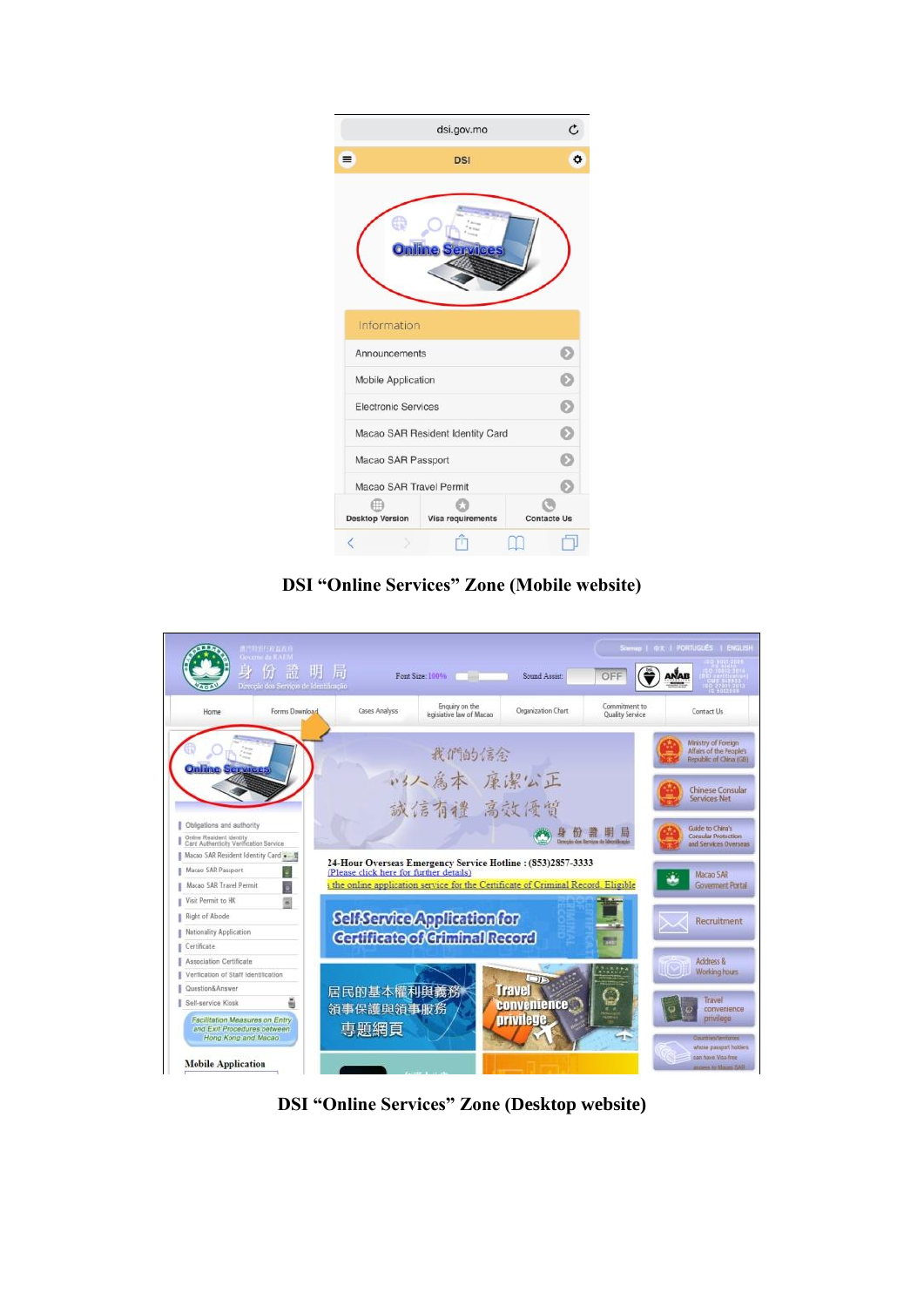|                                                                                                              |                                   | dsi.gov.mo |  | Ċ |  |  |
|--------------------------------------------------------------------------------------------------------------|-----------------------------------|------------|--|---|--|--|
| Ħ                                                                                                            |                                   | <b>DSI</b> |  | ۰ |  |  |
|                                                                                                              | <b>Online Service</b>             |            |  |   |  |  |
| Obtain "Number Tag of the Day"<br>/ Appointment                                                              |                                   |            |  |   |  |  |
|                                                                                                              | <b>Enquiry on Collection Date</b> |            |  |   |  |  |
| <b>Application for Certificate</b><br>of Criminal Record                                                     |                                   |            |  |   |  |  |
| <b>Application for Certificate</b><br>of Association                                                         |                                   |            |  |   |  |  |
| <b>Postal Application for</b><br><b>Macao SAR Travel Documents</b><br>and the Certificate of Criminal Record |                                   |            |  |   |  |  |
| l                                                                                                            |                                   |            |  |   |  |  |

**Applicants can enter to the online application system by clicking "Application for Certificate of Association" (Mobile website)**



**Applicants can enter to the online application system by clicking "Application for Certificate of Association" (Desktop website)**